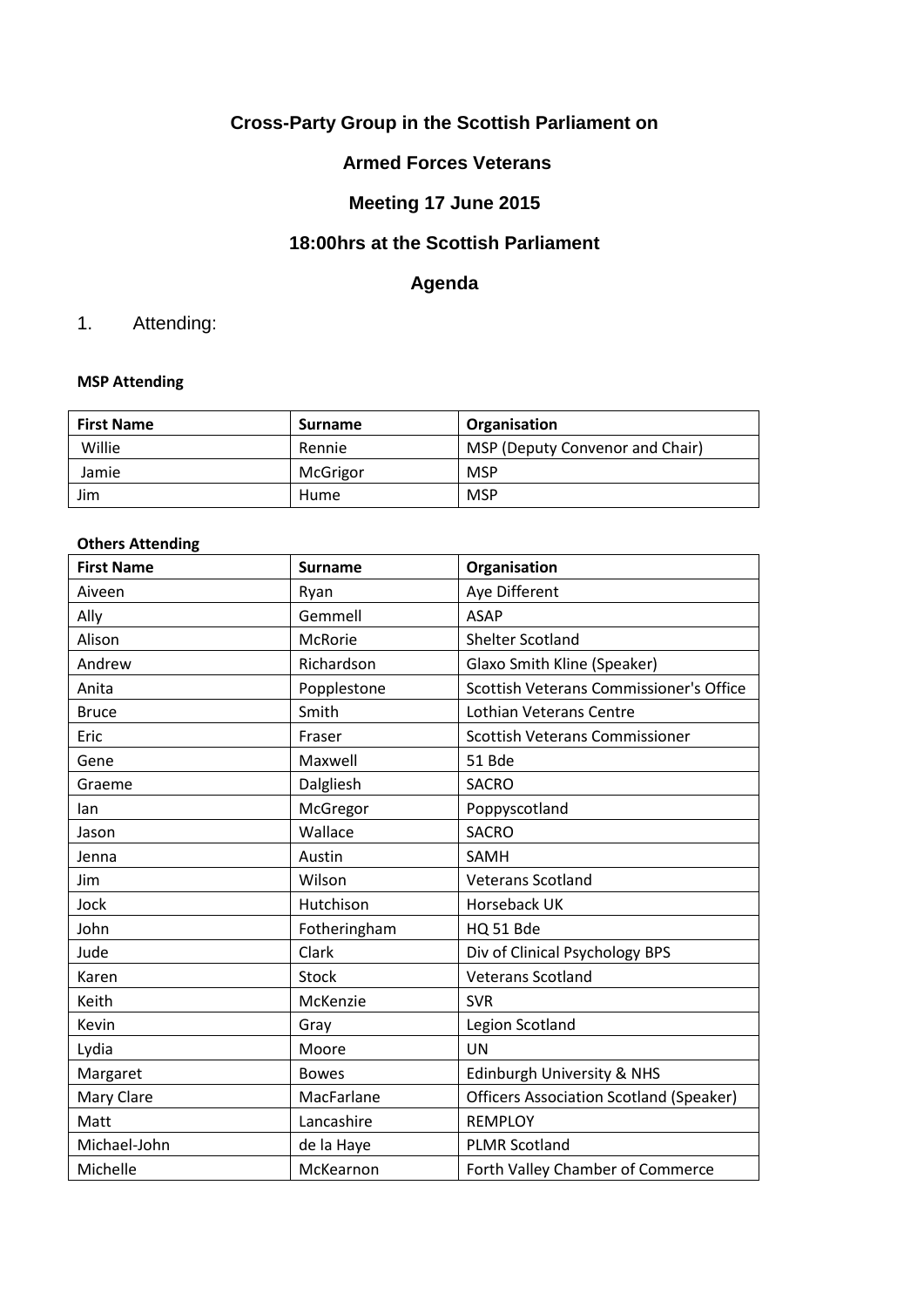| Pat    | Mackinnon    | Thistle                                 |
|--------|--------------|-----------------------------------------|
| Sheila | Strickland   | Skillforce                              |
| Tony   | Huggins-Haig | Self                                    |
| Tony   | Carruthers   | <b>Housing Options Scotland</b>         |
| Watty  | Logan        | <b>SPS</b>                              |
| Wendy  | Chamberlain  | Career Transition partnership (Speaker) |
|        |              |                                         |

- 2. Mr Willie Rennie MSP opened the meeting and explained that due to a late sitting in the chamber MSP's were otherwise committed however he confirmed that he had spoken to a number who had indicated that they value their membership of the group and remain interested in the topics being discussed.
- 3. The minutes of the meeting of 29 April 2015 were approved and there were no matters arising.
- 4. There followed four briefings as follows:
	- a. Poppyscotland Current Veterans Landscape and Employability: Ian McGregor, Chief Executive of Poppyscotland and head of the Veterans Scotland Support Pillar, briefed the group that much work is aimed at the needs of veterans in relation to supported employment which assists those that are vulnerable and disadvantaged, however he wished to focus on getting service leavers 'job ready' as they appear to fare worse than their civilian counterparts when seeking employment. A recent study had indicated that some 95,000 members of the ex-service community of working age were employed in Scotland but that some 45,000 were of working age and unemployed, of these, 20,000 were seeking employment. With some 1800 service leavers arriving in Scotland each year, their potential as assets to employers deserves greater recognition.
	- b. Career Transition Partnership Transition of Service Leavers: Wendy Chamberlain provided a brief on transition services available to service leavers (copy attached).
	- c. The Officers Association Scotland Employer Engagement: Mary-Clare MacFarlane briefed the group on the engagement that OAS carries out and the free recruitment services provided through them and the RFEA (copy attached).
	- d. Andrew Richardson, a former member of the RAF and currently employed by Glaxo Smith Kline, presented on his experiences during transition. In particular he explained about the likely pay cut that could be expected between service and civilian employment, how he had accepted a short term appointment on leaving and the cross-over of experience in the RAF and in civilian employment. (copy attached)
- 5. There followed a wide ranging discussion on the presentations.